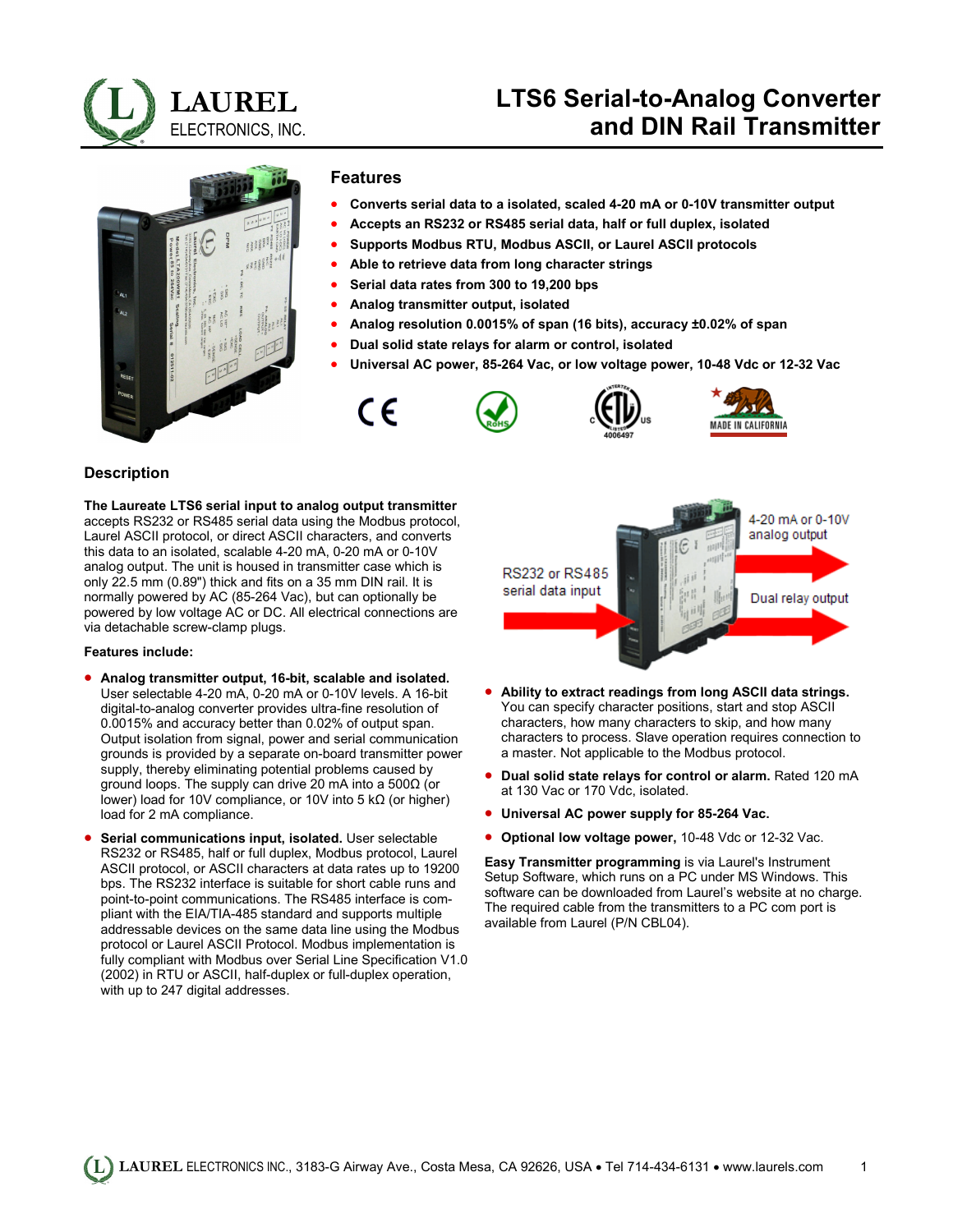#### **Specifications**

| <b>Serial Communications (standard)</b>                                                                                                                                 |                                                                                                                                                                                                                                                                                                                                      |  |
|-------------------------------------------------------------------------------------------------------------------------------------------------------------------------|--------------------------------------------------------------------------------------------------------------------------------------------------------------------------------------------------------------------------------------------------------------------------------------------------------------------------------------|--|
| Signal Types<br>Data Rates<br>Output Isolation<br><b>Serial Protocols</b><br><b>Modbus Modes</b><br>Modbus Compliance<br>Digital Addressing                             | RS232 or RS485 (half or full duplex)<br>300, 600, 1200, 2400, 4800, 9600, 19200 baud<br>250V rms working, 2.3 kV rms per 1 min test<br>Modbus RTU, Modbus ASCII, Laurel ASCII<br>RTU or ASCII<br>Modbus over Serial Line Specification V1.0 (2002)<br>247 Modbus addresses.<br>Up to 32 devices on an RS485 line without a repeater. |  |
| <b>Analog Output (standard)</b>                                                                                                                                         |                                                                                                                                                                                                                                                                                                                                      |  |
| <b>Output Levels</b><br>Compliance, 4-20 mA<br>Compliance, 0-10V<br><b>Output Resolution</b><br><b>Output Accuracy</b><br><b>Output Update Rate</b><br>Output Isolation | 4-20 mA, 0-20 mA, 0-10 Vdc (selectable)<br>10V (0-500Ω load)<br>$2 \text{ mA}$ (5 k $\Omega$ load)<br>16 bits (65,536 steps)<br>0.02% of output span<br>Determined by input data rate<br>250V rms working, 2.3 kV rms per 1 minute test                                                                                              |  |
| Dual Relay Output (standard)                                                                                                                                            |                                                                                                                                                                                                                                                                                                                                      |  |
| <b>Relay Type</b><br>Load Rating                                                                                                                                        | Two solid state relays, SPST, normally open, Form A<br>120 mA at 140 Vac or 180 Vdc                                                                                                                                                                                                                                                  |  |
| <b>Power Input</b>                                                                                                                                                      |                                                                                                                                                                                                                                                                                                                                      |  |
| <b>Standard Power</b><br>Low Power Option<br>Power Frequency<br>Power Isolation<br><b>Power Consumption</b>                                                             | 85-264 Vac or 90-300 Vdc<br>10-48 Vdc or 12-32 Vac<br>DC or 47-63 Hz<br>250V rms working, 2.3 kV rms per 1 min test<br>2W typical, 3W with max excitation output                                                                                                                                                                     |  |
| <b>Mechanical</b>                                                                                                                                                       |                                                                                                                                                                                                                                                                                                                                      |  |
| <b>Dimensions</b><br>Mounting<br><b>Electrical Connections</b>                                                                                                          | 129 x 104 x 22.5 mm case<br>35 mm rail per DIN EN 50022<br>Plug-in screw-clamp connectors                                                                                                                                                                                                                                            |  |
| Environmental                                                                                                                                                           |                                                                                                                                                                                                                                                                                                                                      |  |
| <b>Operating Temperature</b><br>Storage Temperature<br><b>Relative Humidity</b><br><b>Cooling Required</b>                                                              | 0°C to 55°C<br>-40 $^{\circ}$ C to 85 $^{\circ}$ C<br>95% at 40°C, non-condensing<br>Mount transmitters with ventilation holes at top and bottom.<br>Leave 6 mm (1/4") between transmitters, or force air with a fan.                                                                                                                |  |

#### **Pinout**